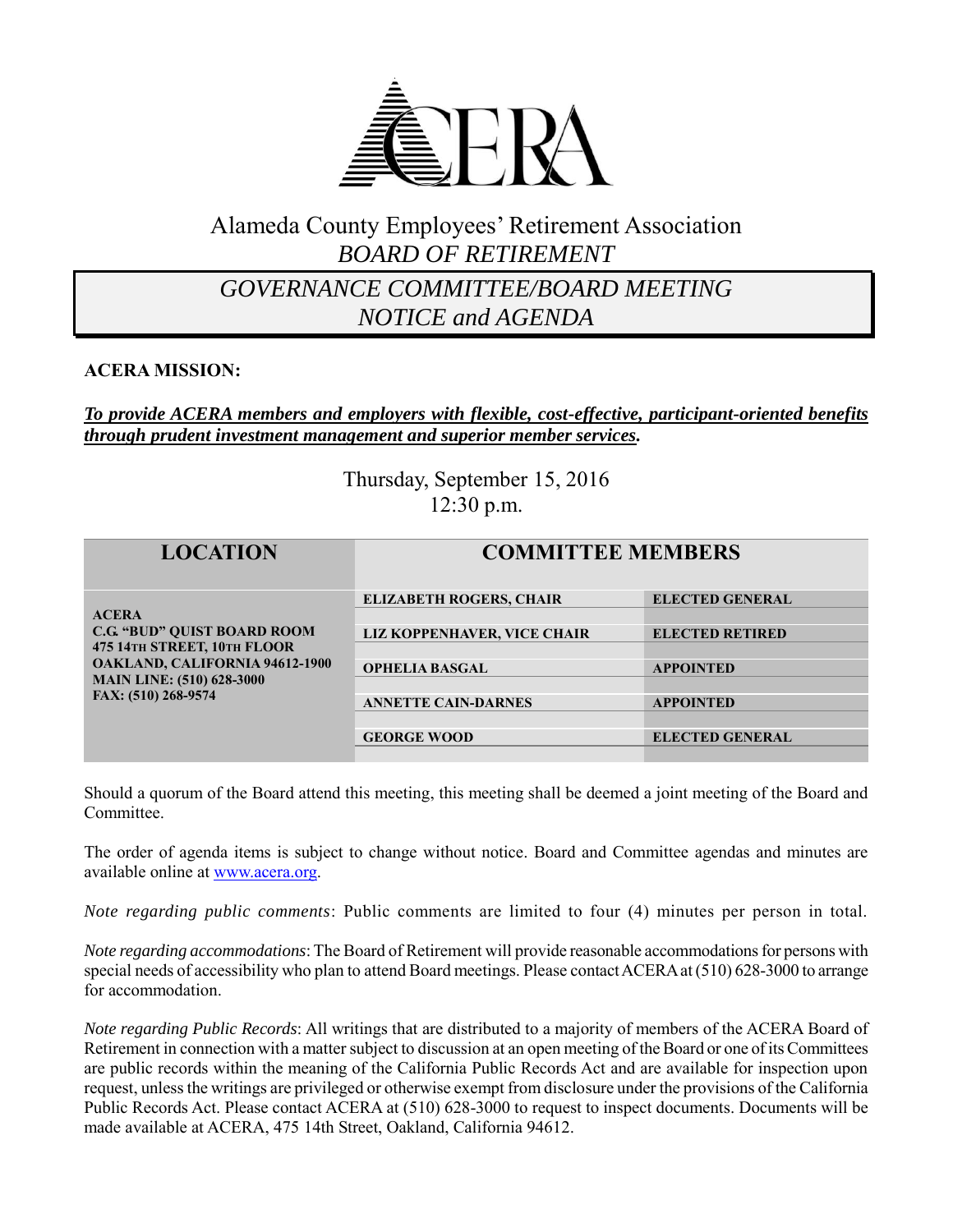# *GOVERNANCE COMMITTEE/BOARD MEETING*

**NOTICE and AGENDA, Page 2 of 3 – Thursday, September 15, 2016**

## **Call to Order:** 12:30 p.m.

## **Action Items: Matters for Discussion and Possible Motion by the Committee**

- **1. Discussion and Possible Motion to affirm a** *Retiree Payroll Deduction and Assignment of Benefit Policy*
	- Recommendation The Governance Committee advises the Board of Retirement that it finds the content of the *Retiree Payroll Deduction and Assignment of Benefit Policy* is appropriate and continues to meet the needs of ACERA and should be affirmed **without** revisions as recommended by Staff.

– Lori K. Schnall

#### **2. Discussion and Possible Motion to affirm a** *Securities Litigation Policy*

■ Recommendation – The Governance Committee advises the Board of Retirement that it finds the content of the *Securities Litigation Policy* is appropriate and continues to meet the needs of ACERA and should be affirmed **with** revisions as recommended by Staff.

– Lori K. Schnall

#### **3. Review, Discussion, and Possible Motion to Adopt the Amendments and affirm the**  *Conflict of Interest Policy*

■ Recommendation – The Governance Committee advises the Board of Retirement that it finds the content of the *Conflict of Interest Policy* is appropriate and continues to meet the needs of ACERA and should be affirmed **with** revisions as recommended by Staff.

– Lori K. Schnall

#### **Information Items: These items are not presented for Committee action but consist of status updates and cyclical reports**

• None

## **Trustee/Public Input**

• None